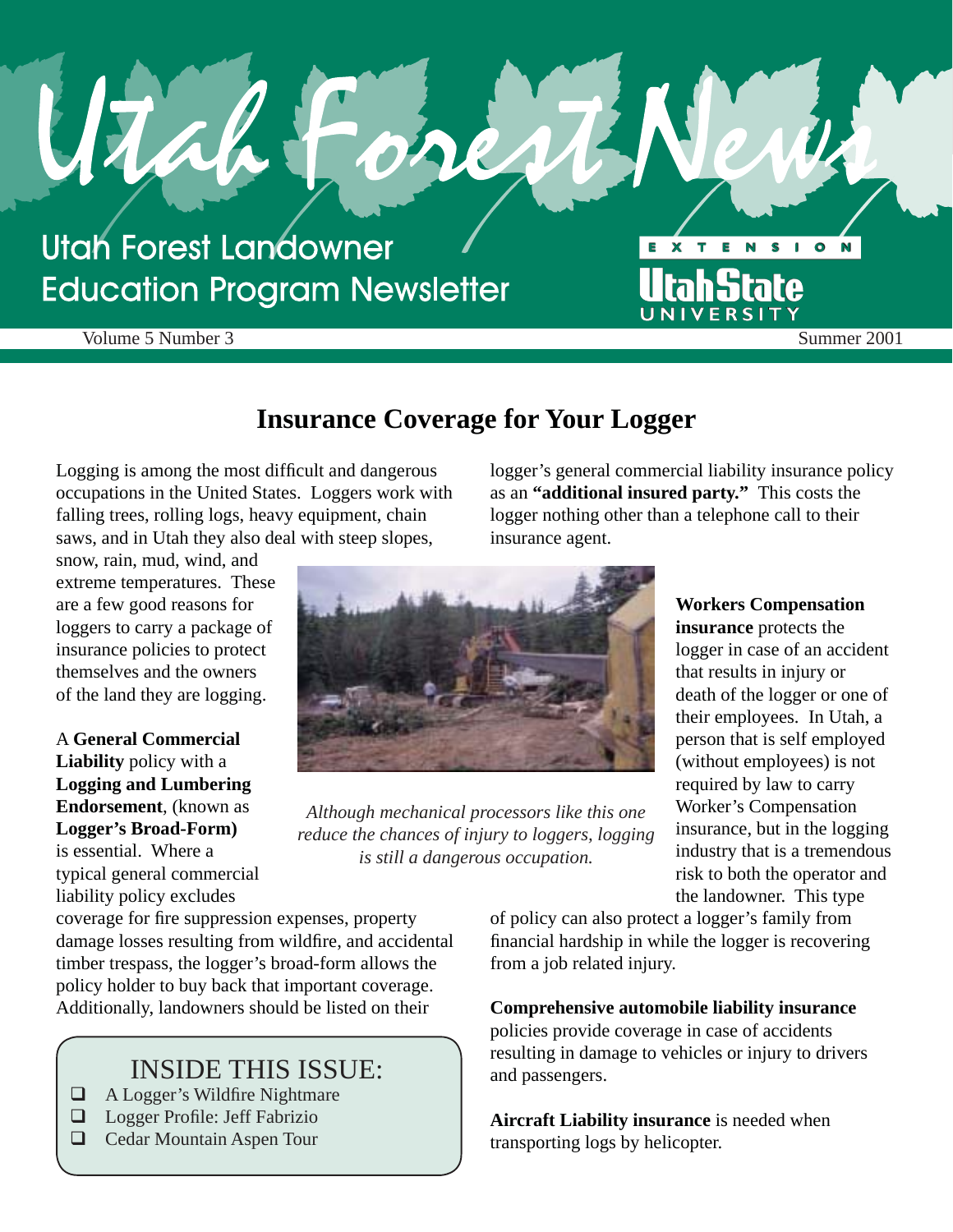**Contractor's Equipment Floater** is coverage that is designed to protect loggers more than landowners. This coverage insures the value of logging equipment from damage resulting from vandalism, lighting, hail, and certain accidents.

Tah Fores

2

References to these policies should be included in the **timber sale contract** between the landowner and the logger (sample contracts are available through the Division of Forestry, Fire, and State Lands.)

 Finally, landowners should require **insurance certificates** from their logger's insurance companies that authenticate that the logger's insurance cannot be canceled during the course of the logging operation unless a 30-day-advance notice is sent by certified mail to the landowner.

Another matter worth consideration is that loggers will often subcontract portions of the job to other operators, such as the log hauling, firewood removal, or road grading. It should therefore be stated in your timber sale contract that all subcontractors will also carry appropriate insurance policies.

Although these risks can discourage a landowner from considering a timber harvest, remember that doing nothing also involves risk. A well planned and implemented harvest can be a benefit to the landowner and their forest resource.



*By Darren McAvoy*

*Article topic suggested by Brenda Stocks:Timber Products Inc. Thanks to Michael S. Tingey: Tingey Insurance Agency, a member agency of Insurance Network, 801-266-6800*

## **Other Risk Management Tips**

The risks involved in a timber harvesting include accidents resulting in injury, death, equipment damage, property damage, timber trespass, and the risk of improper or incomplete payment. Here are a few more tips for minimizing your risk level.

Educate yourself about the process

Have a complete timber sale contract

Hire a professional consulting forester to look out for your best interests.

Contact the Utah Forest Landowner Education Program and your local Division of Forestry, Fire, and State Lands forester for help.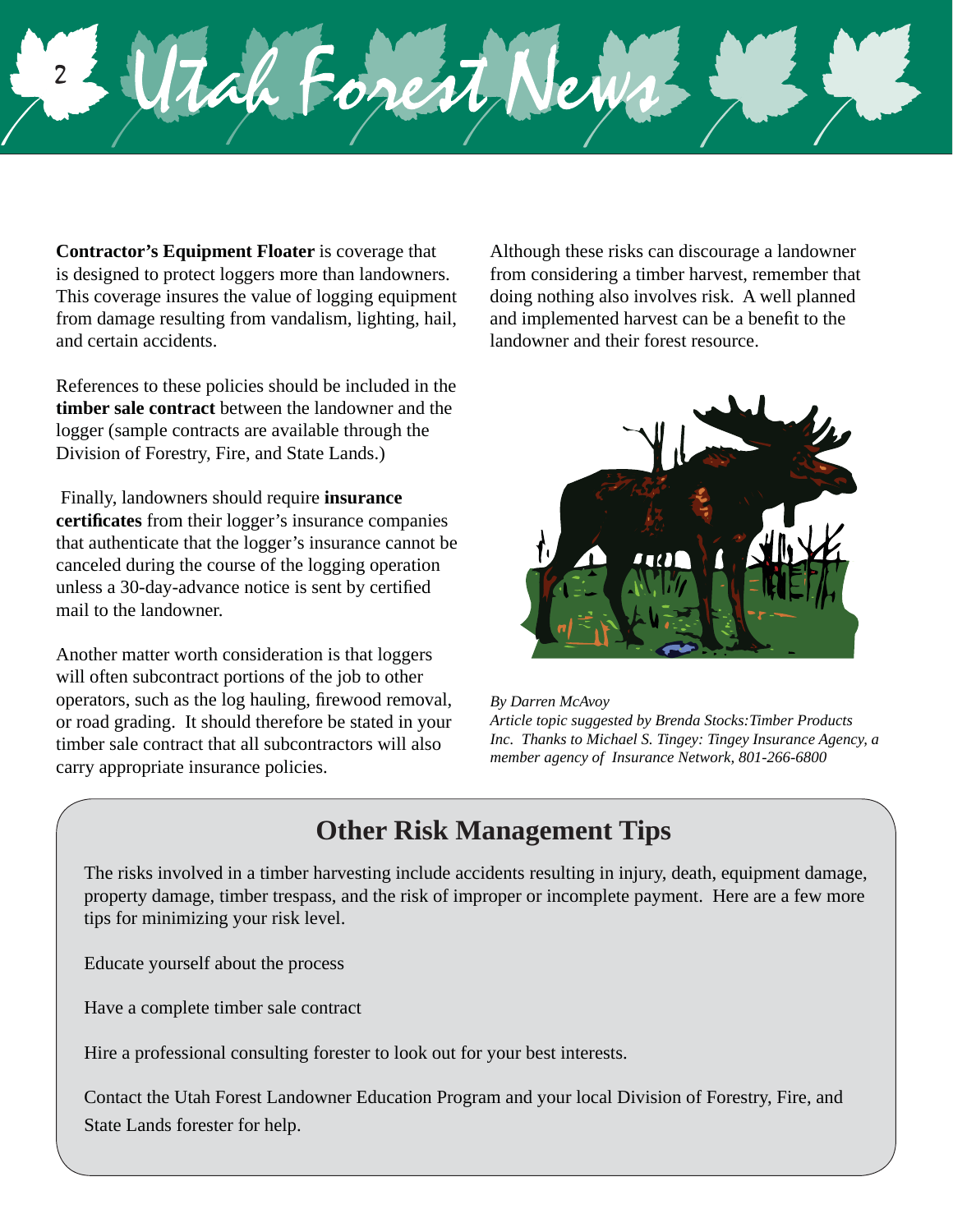

## **A Logger's Wildfi re Nightmare**

Sawmill owners and operators Fred and Brenda Stocks found themselves "caught in a bind with insurance companies" in 1994 over a wildfire and an insurance policy exclusion that they had no idea even existed, said Brenda Stocks, co-owner of Timber

Products Inc., in La Sal. Stocks explained the horror of "six years, a million dollars in legal fees, and the most draining and agonizing times of our lives" to get them out of that bind.

Having been in the logging and sawmill business for several decades already, the Stocks knew the importance of proper insurance coverage, have always carried it themselves, and required it of all of the logging companies they hired to harvest the standing timber that they purchased for the sawmill. This is a common way for sawmills to do business: purchase standing timber from landowners, and then hire-out, or subcontract all or part of the harvesting to a separate logging company.



*Fire suppression costs can bankrupt a logger overnight.* 

This situation soon forced their logging subcontractor out of business, and threatened to do the same to Timber Products Inc. Although they were able to mitigate much of the financial loss that the landowner had suffered by harvesting the burned timber, settling

> for the suppression costs required a battle between five different insurance companies and lots of sleepless nights.

Stocks said that since that time she has encouraged several loggers and landowners to look more closely at their policies, and several have found they lacked the coverage they believed they had. Stocks also related a story about one logger who had been logging for Louisiana Pacific $(LP)$  for the past 11 years, without the coverage that he thought he had, and that LP required, for all of those years.

"Just having a general liability insurance is not enough, as these

This was the arrangement the Stocks' company had with a logger and a landowner when the fire got started and burned almost one thousand acres of their customer's property. The cause of the fire remains unknown, yet over the ensuing months they were shocked to find out that both their commercial liability insurance policy, and that of their subcontractor, did not cover property damage or suppression expenses related to wildfire.

"Although previous year's policies had protected us from property damage due to fire in the woods  $-$  it was omitted and excluded two years prior to the fire, buried in the fine print on page  $52$  of the 100-plus page policy" said Stocks.

policies do not typically cover an operator against the damages and suppression costs associated with wildfire…one of the prime risks that loggers face" said Stocks. Stocks urges "both loggers and landowners to examine your policy closely, and you may find that the coverage that you thought you had just may not be there." She also encourages landowners to require this coverage to be clearly identified as a requirement in the contract that they have with loggers operating on their property."

What a logger typically needs to cover themselves from the risk of accidental fire is a commercial general liability insurance policy with a logging and lumbering operations endorsement, known as Logger's Broad Form (see accompanying article.)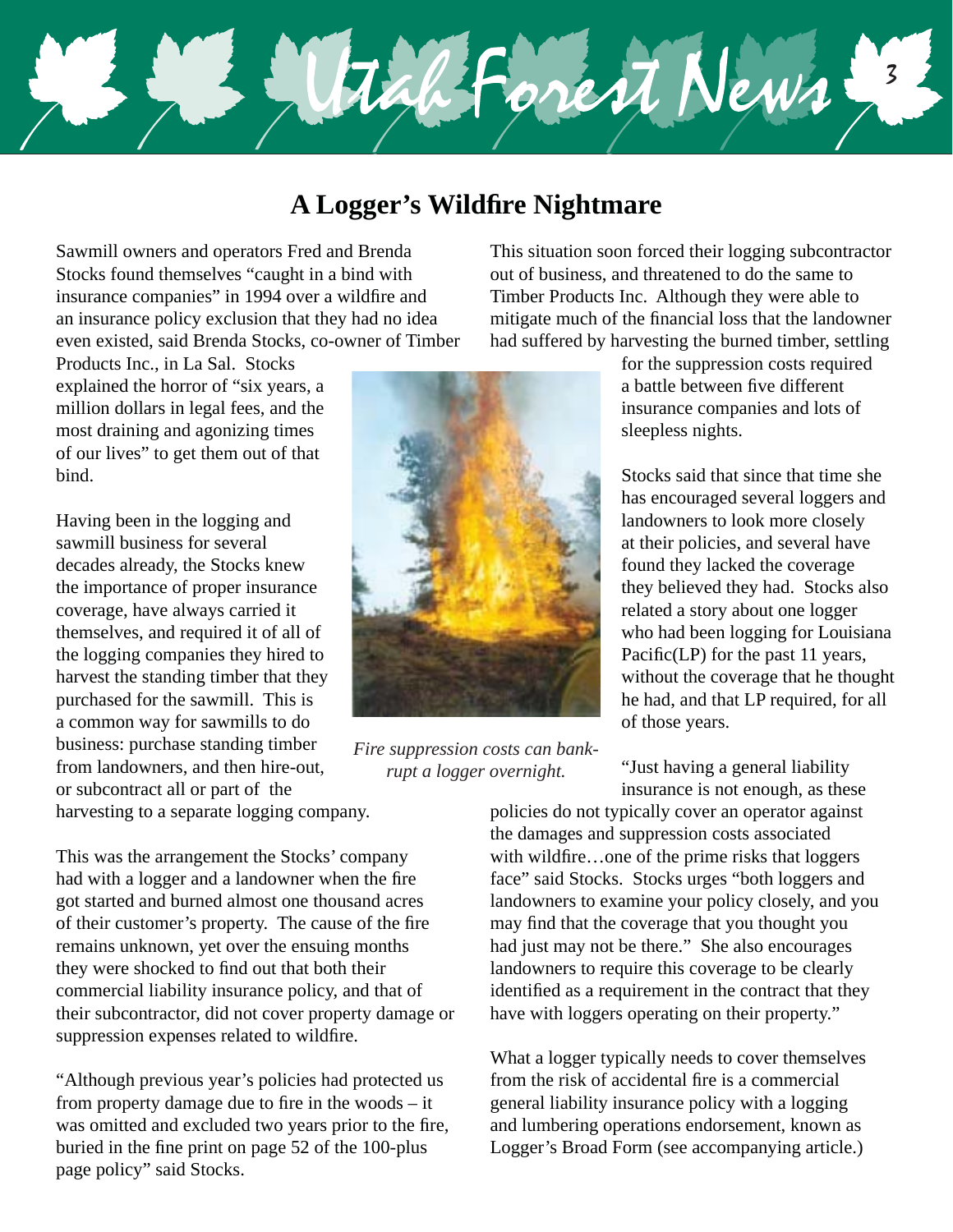4 Utah Forest News

## **Logger Profile: Jeff Fabrizio**

Beside the Duchesne River, in Hanna, Utah, Jeff Fabrizio speaks with pride about his family heritage. Fabrizio is a third generation Utah logger and sawmill owner. His father and grandfather before him owned the same mill that Fabrizio owns and operates today,

but while Fabrizio was just a young boy growing up in Hanna he lost his father in a logging accident. Conse-quently the family had to sell the sawmill, which was moved to another site.

After high school, Fabrizio became a miner, and his work "underground" drew him away from Hanna and out of Utah for



*Family Operation: Shelly Fabrizio tends the books and phone calls while Jeff hauls logs and operates their mill in Hanna.* 

more than 10 years. Wanting to provide their children with the same benefits that they enjoyed growing up in Hanna, he and his wife, Shelly, resolved to build a life for themselves in this agricultural community set in a beautiful valley on the southwest edge of the Uinta Mountains. They returned to Hanna, repurchased the sawmill equipment that his grandfather and father had owned, moved it back to its original location, and resumed operations.

Although a few parts of the original equipment remain, most of it has been replaced and upgraded over the years. Several other pieces of equipment have also been added to their manufacturing capabilities, equipment that allows Fabrizio and his employees to make products out of the smallest pieces "everything gets used, down to a log that is just 6 feet-long, and has a minimum diameter of 4 inches." Compare this to the regional standard minimum sawlog size requirement of 16.5 feet length, and 5.5 inches diameter.

of wood, squeezing cash out of wood that many

Using smaller logs and adding more value to the material that is hauled into the mill-yard are two of

sawmills consider waste.

Fabrizio says that his emphasis on better utilization at the mill allows him to do a better job in the woods, which translates to economic and aesthetic benefits for the landowner. Under normal utilization standards, a 20 inch diameter log that does not meet the 16.5 foot length requirement, will probably be left in a slash pile, and the landowner receives no compensation for it. When (and if) a slash pile gets burned, larger pieces of wood often burn incompletely, leaving the landowner with an unsightly

industry. Fabrizio seems to be ahead of the curve when he says with a wide grin "We save everything but the smell." From manufacturing 12-inch wedges for mining supports, to milling roughcut lumber for use in log homes, to selling the sawdust for animal bedding, Fabrizio specializes in efficiency. He enjoys pointing out that when he cuts a tree in the woods,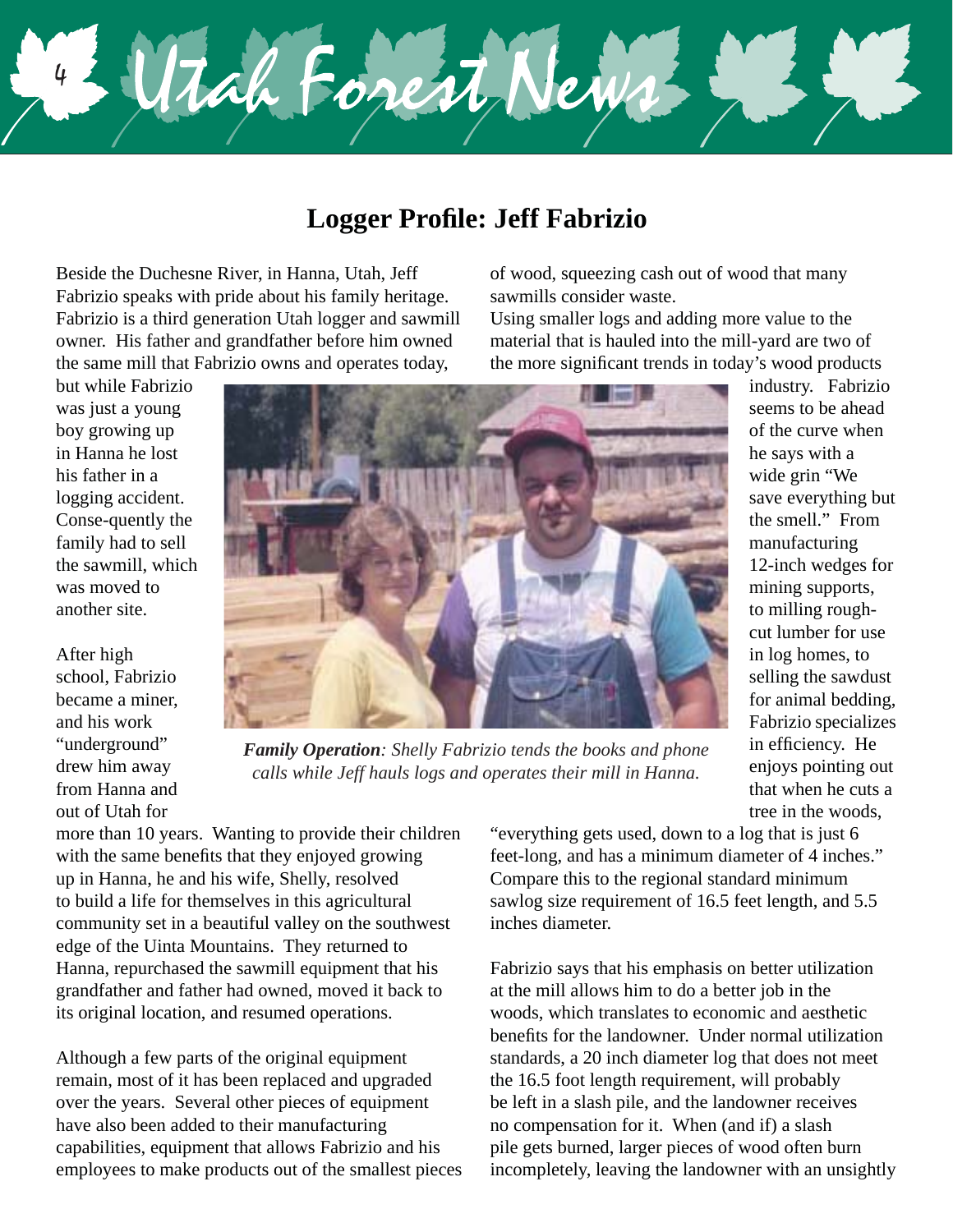

mess instead of additional revenue. This is a common problem for landowners, especially in Utah, where the long distance to sawmills makes it uneconomical to haul short logs.

contention between neighboring landowners that share access roads. Though it is common to involve several different contractors, subcontractors, and sawmills to complete a timber harvest, Fabrizio's is a soup-to-nuts operation.

Fabrizio's logging crew consists of himself and

two employees, operating two rubber-tired grapple skidders (for efficiently skidding logs from stump to landing), a dozer with a 6-way blade (for road building and skidding logs on steeper ground), a log loader and a log-hauling truck. This is a typical complement of equipment for a professional logging operation working on private



*Utilization: This six foot log would end up in the slash pile on most logging jobs.* 

forest land, partly because their level of production is appropriate for promoting landowner comfort. Depending on landowner's objectives, a logging crew that moves too slow can create problems due to long-term disruption of the land, such as inhibiting wildlife, grazing, or recreation. On the other hand, a logging crew that moves too fast can move through a job and move to another site before the landowners know what hit them, leaving little opportunity for the small adjustments that are so often a key to landowner satisfaction.

Fabrizio also operates his own road-grader, which can be a significant benefit to the landowner. Road maintenance issues are a common source of

to former clients. "There are too many unscrupulous loggers that promise the world to a landowner, only to deliver short of their promises," he says. He sees poor quality logging leading to a lack of public confidence in logging and in loggers. It also has led to a virtual shutdown in federal timber sales, and a corresponding decline in private landowners willing to take the risks inherent in a timber harvest. "I think that it will require some type of catastrophic change for things to turn around," Fabrizio concluded.

#### *By Darren McAvoy*

Fabrizio seems to enjoy this holistic approach to logging. He says "I just hate to see waste and destruction in the woods. Every logger should be an environmentalist when it comes to doing a good job in the woods"

### His main

recommendation to landowners who are considering hiring a logger is that they "check their track record" by talking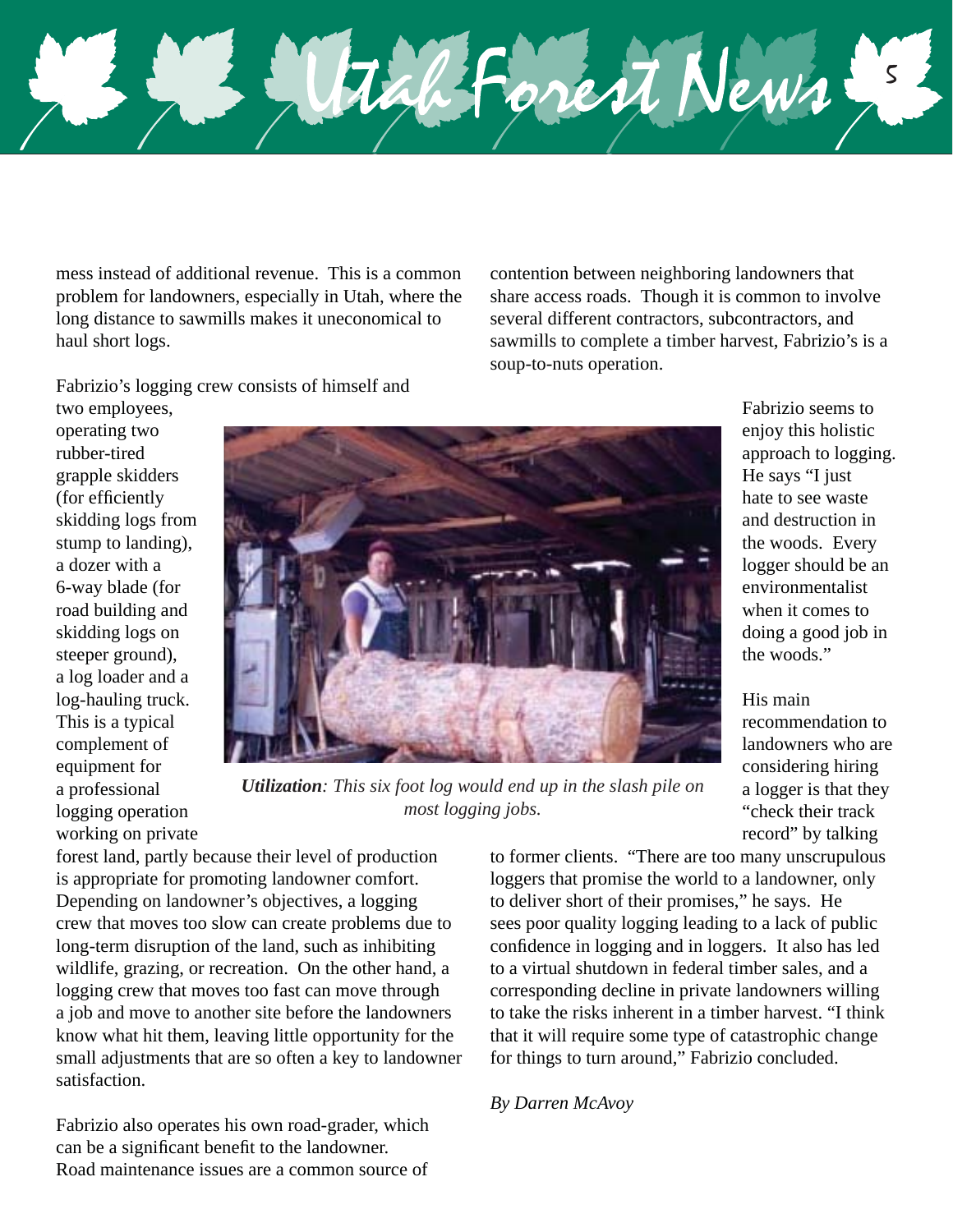# Wightonest New 6

## **Cedar Mountain Aspen Tour**

On Saturday August 25, Utah State University Extension hosted a field tour of aspen sites east of Cedar City as part of an ongoing effort to exchange information regarding aspen decline on Cedar Mountain. A group of 21 ranch owners and resource professionals spent the day visiting with each other as they traveled to several aspen sites that represent the full range of forest and range conditions on Cedar Mountain.

Iron County Extension Agent Chad Reid and Division

of Forestry, Fire & State Lands Area Forester Clint Reese were the tour organizers. SUU Rangeland Resource Professor Dr. Jim Bowns, among the first people to notice the aspen decline on Cedar Mountain approximately 10 years ago, led the discussions. The program was funded by the Utah Forest Landowner Education Program with special



*Participation: Everybody had something to offer at the recent aspen tour on Cedar Mountain.* 

funds obtained with the help of Senator Bob Bennett.

A large part of the tour's success can be attributed to the ranchers that participated in the day's discussions. Between them they had hundreds of years of experience managing many thousands of acres on Cedar Mountain, and they shared their insights freely. Dr. Bowns set the tone as informal and made it clear from the onset that the experiences and opinions of the landowners in the group with regard to aspen management on Cedar Mountain carried at least as much value as those of the resource managers and scientists in the group.

Many landowners in this area have been directly

affected by the loss of their aspen stands. The Lister family has watched the forest that shaded their trailersite fade away over the past ten years, and now it is completely dead. Surrounded by dead trees, the shade and bird life that once graced the area are gone and as a result family members are less inclined to visit that special place.

Throughout Utah and the intermountain West, aspen are typically being overgrown by more shade tolerant fir species. This normal forest process,

> known as succession, has been accelerated due to fire suppression. Aspen stands require disturbance such as fire for new trees to grow. Fire not only stimulates aspen sprouting, but it also kills young fir trees. Since fires have been effectively suppressed over the past 90 years firs have taken over areas where aspen stands have traditionally flourished. This process

can be witnessed in Utah forests from Cache County to Washington County.

The aspen decline on Cedar Mountain is a different situation as many stands there are dying out where there is not a fir tree in sight. These stands are simply dying out and no trees are coming back. This unique situation appears not to be a simple matter of fire suppression and succession, as in most of the rest of Utah.

The ranchers are the first to tell you that the problem could be related to overgrazing. Although they are in the business of growing grass for their sheep and cattle, and not in the business of growing aspen trees,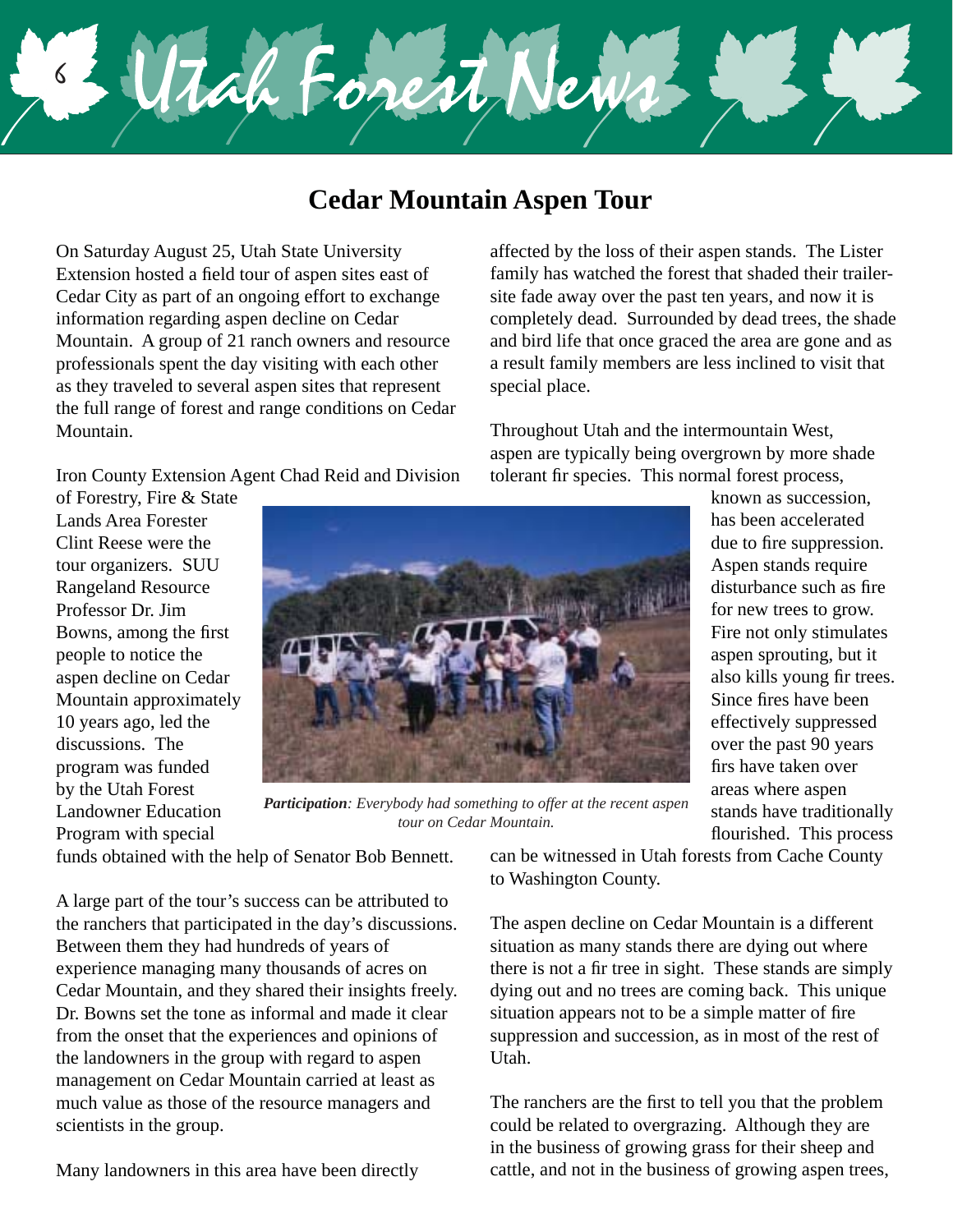

they are also aware of the fragile ecology of the area. They know that ecological considerations are very important in the long run, and they certainly seem to be in it for the long run. Most of them run sheep and cattle on the same acres that their parents did. However, they tend to run about



*Dead aspen stands as shown near the top of this photo are a concern to landowners near Cedar City.* 

one-half to one-third the number of animals that their parents did, as they have become acutely aware of the health of their range and the impacts of overgrazing.

At the gentle urging of Bowns, Reid, and Reese, they have also become aware that aspen offer one of the most diverse environments in our landscape. These ranchers are the first to tell you that you can ruin a young aspen stand by turning too many sheep out on it too early, or for too long. But there is some evidence to show that the aspen are not declining simply due to grazing.

These problems are being studied, but there are no clear and simple answers to how to turn the decline around. Forest ecology teaches us that species decline like this are often caused by a host of factors, and are often symptoms of larger problems. The Cedar Mountain aspen decline may be caused by grazing, fire suppression, changing climate, insects, diseases, or some other factor not yet understood. Most likely, however, several of these agents of change are working together to kill these trees that are highly valued for their beauty and diversity.

## **Classifi ed**

Do you have forest resources you want to sell? Are there specific timber resources you want to buy? Do you offer services useful to forest landowners? This is the place to advertise your needs! Advertisement is free. If you would like to place an ad, call Darren McAvoy at 435-797-0560 or e-mail darrenm@cnr.usu.edu.

Jeff Fabrizio Logging and Sawmill is paying \$25/ton for Douglas-fir and white fir, and \$5/ton for aspen. Call 435- 848-5686.

The Nelson Paint Company, founded in 1940 by Charles and Evan Nelson, has been a family operated business for over 60 years. We take great pride in manufacturing premium forestry products and being a leader in the forestry industry. For more information please call (800) 869-2629.

*This classified section is a service for forest landowners. Listing of these services, companies, and individuals in no way implies endorsement by USU Extension. We suggest that you use the same precautions you would use in the purchase or sale of any goods and services, including asking for and checking references and using a written agreement to clarify the obligations and responsibilities involved in a sale or service contract.*